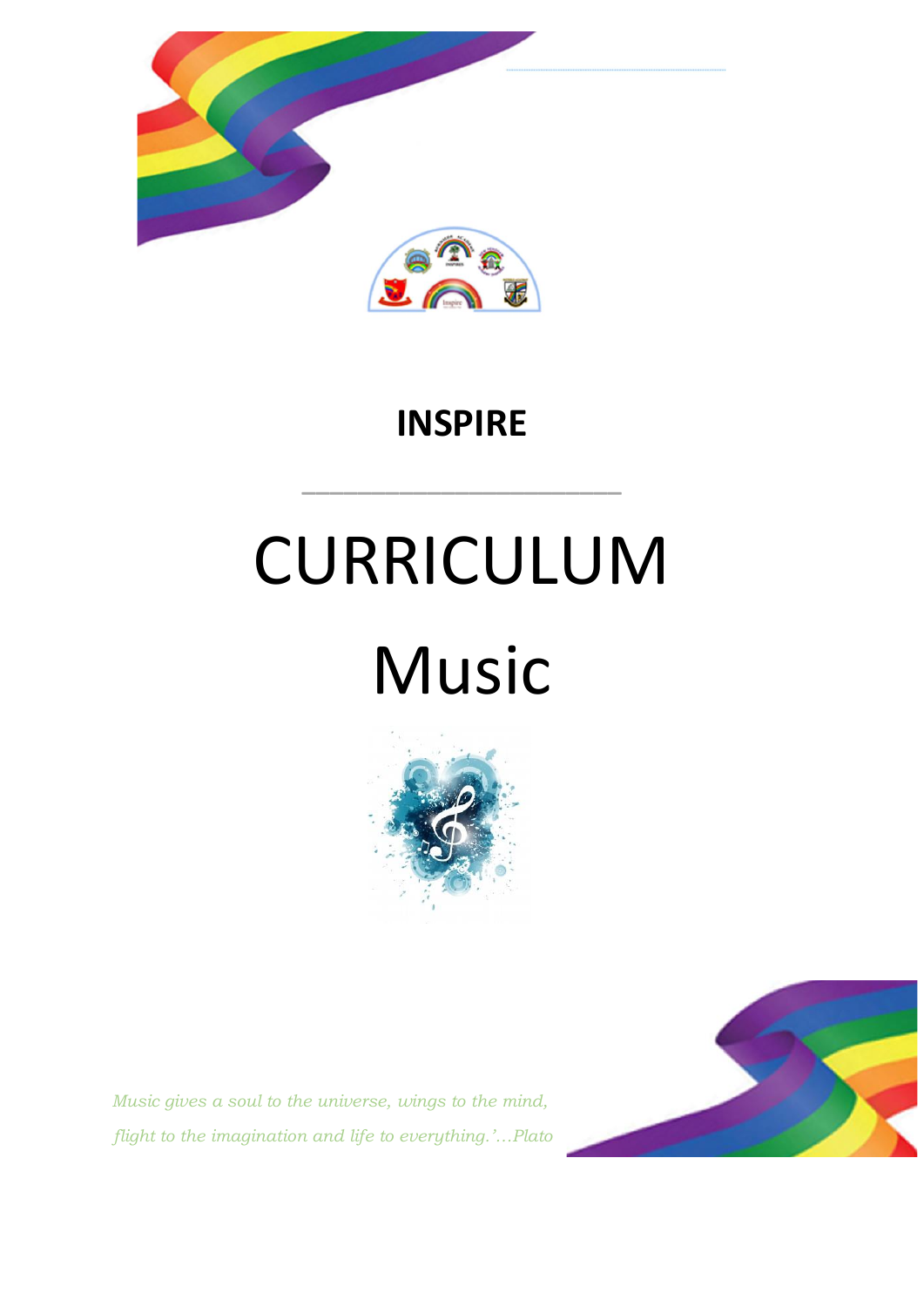## **Music**

#### Intent

At Inspire Multi Academy Trust, we are committed to ensuring the effective delivery of a music curriculum that is accessible to all our children. Music is a practical, creative subject, which should enhance the lives and learning of all children. Music is a unique way of communicating that can inspire and motivate children. It gives an opportunity for personal expression and it can play an important part in the personal development of an individual. Music reflects our culture and society and so the teaching and learning of music enables children to better understand the world they live in. Our children will focus on a variety of key musicians linked to their topics and they will begin to understand the development of their particular music and how that may have impacted our lives. Our aim is to promote enthusiasm for and the enjoyment of, music in all its forms and also to develop musical skills and knowledge. By engaging children in musical experiences we can offer our children opportunities to develop skills, attitudes and attributes that can support learning in other areas as well as developing life skills such as listening skills, the ability to concentrate, creativity, self-confidence and a sensitivity towards others.

#### Breadth of Study

The following is the breadth of study that our pupils will cover from Year One through to Year Six. All statutory requirements taken from the National Curriculum.

| Key Stage 1                                                                                                                                                                                                                                                                                                                                                                                                                                | Key Stage 2                                                                                                                                                                                                                                                                                                                                                                                                                                                                                                                                                                                                                                                                                                                                                                                                                                                                                                                                                                                             |
|--------------------------------------------------------------------------------------------------------------------------------------------------------------------------------------------------------------------------------------------------------------------------------------------------------------------------------------------------------------------------------------------------------------------------------------------|---------------------------------------------------------------------------------------------------------------------------------------------------------------------------------------------------------------------------------------------------------------------------------------------------------------------------------------------------------------------------------------------------------------------------------------------------------------------------------------------------------------------------------------------------------------------------------------------------------------------------------------------------------------------------------------------------------------------------------------------------------------------------------------------------------------------------------------------------------------------------------------------------------------------------------------------------------------------------------------------------------|
| Pupils should be taught to:<br>use their voices expressively and creatively by<br>singing songs and speaking chants and<br>rhymes<br>play tuned and untuned instruments<br>$\bullet$<br>musically<br>listen with concentration and understanding<br>$\bullet$<br>to a range of high-quality live and recorded<br>music<br>experiment with, create, select and combine<br>$\bullet$<br>sounds using the interrelated dimensions of<br>music | Pupils should be taught to sing and play musically with<br>increasing confidence and control. They should develop an<br>understanding of musical composition, organising and<br>manipulating ideas within musical structures and<br>reproducing sounds from aural memory.<br>Pupils should be taught to:<br>play and perform in solo and ensemble contexts,<br>$\bullet$<br>using their voices and playing musical instruments<br>with increasing accuracy, fluency, control and<br>expression<br>improvise and compose music for a range of<br>purposes using the interrelated dimensions of<br>music<br>listen with attention to detail and recall sounds<br>$\bullet$<br>with increasing aural memory<br>use and understand staff and other musical<br>notations<br>appreciate and understand a wide range of high-<br>$\bullet$<br>quality live and recorded music drawn from<br>different traditions and from great composers and<br>musicians<br>develop an understanding of the history of music |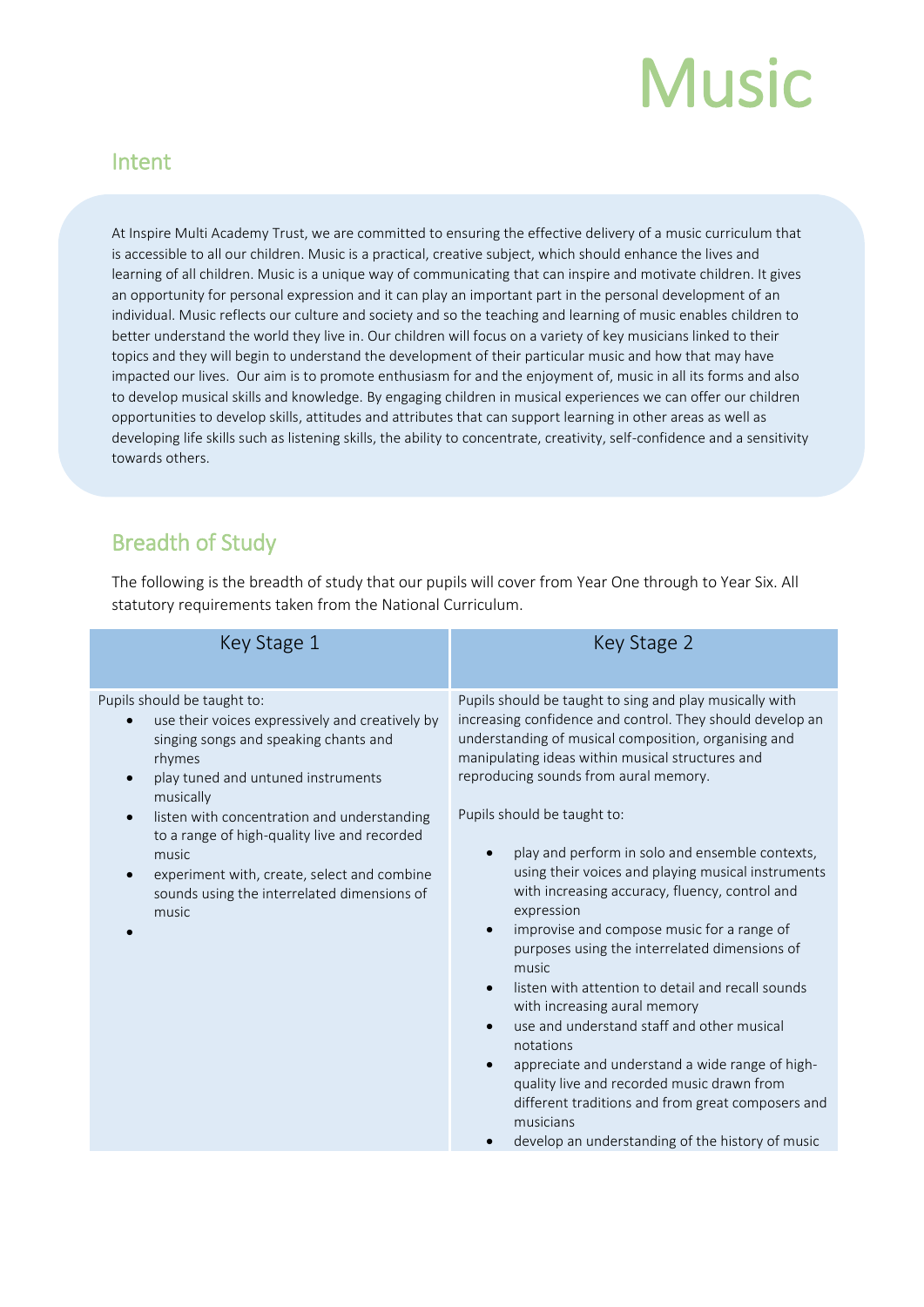## Music

#### Whole School Coverage

|        | <b>Autumn Term</b>                                         | <b>Spring Term</b>                      | <b>Summer Term</b>                             |
|--------|------------------------------------------------------------|-----------------------------------------|------------------------------------------------|
| Year 1 | <b>Hey You!</b><br>Rhythm in the way we walk<br>Banana rap | In the groove<br>Round and round        | Your imagination<br>Reflect, Rewind and Replay |
| Year 2 | Hands, feet, heart                                         | I wanna play in a band                  | Friendship song                                |
|        | Ho ho ho!                                                  | zootime                                 | <b>Reflect, Rewind and Replay</b>              |
| Year 3 | Let your spirit fly                                        | Three little birds                      | Bringing us together                           |
|        | Glockenspiel stage 1                                       | The dragon song                         | Reflect, Rewind and Replay                     |
| Year 4 | Mama Mia                                                   | Stop                                    | <b>Blackbird</b>                               |
|        | Glockenspiel stage 2                                       | Lean on me                              | Reflect, Rewind and Replay                     |
| Year 5 | Livin' on a prayer                                         | Make you feel my love                   | Dancing in the street                          |
|        | Classroom Jazz 1                                           | The fresh prince of Bel-Air             | Reflect, Rewind and Replay                     |
| Year 6 | Happy/ Classroom Jazz 2                                    | A New Year Carol<br>You've got a friend | Music and Me<br>Reflect, Rewind and Replay     |